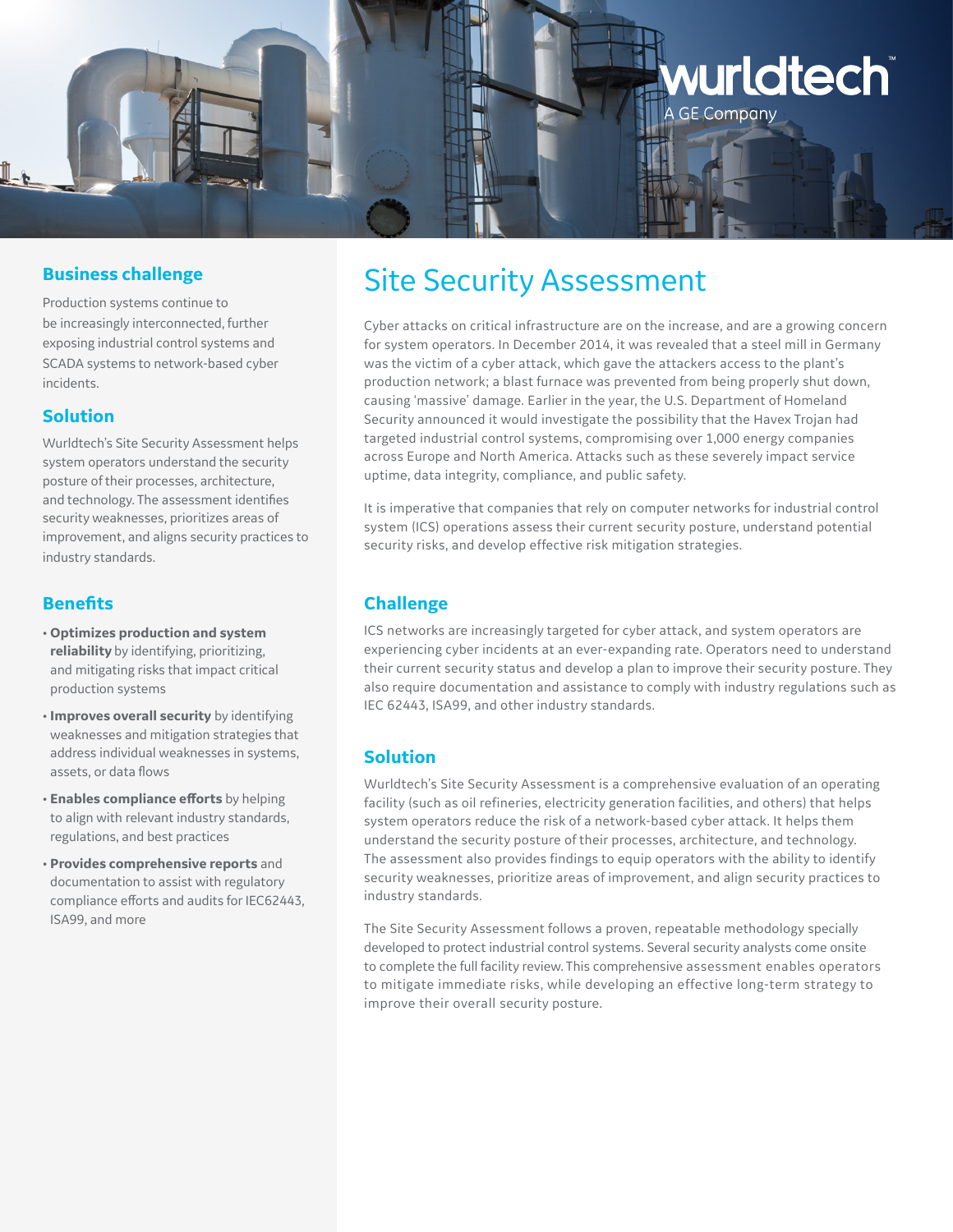

# **Features**

Each assessment includes:

- **Information gathering:** Request relevant, customer documentation relating to people, architecture, and technology
- **Documentation review:** Analyze documents detailing network configuration, topology, policies, and other relevant aspects unique to each customer
- **Interviews and inspection:** Meet on-site with subject matter experts (SMEs) to gain additional technical and contextual understanding not apparent from documentation reviews alone
- **Technical testing:** Assess and evaluate the cyber security posture of assets on-site based upon Wurldtech and customer agreed rules of engagement
- **Offline data analysis:** Utilize Wurldtech's best practices methodology\* to assess customer risks
- **Risk assessment:** Identify sources of vulnerability, determine security posture, identify, prioritize potential risks, and provide roadmap for remediation
- **Findings report:** Share assessment findings, including recommended mitigations based on prioritized risk

*\*Wurldtech's best practices methodology is based on many industry standards. Some of these standards include: ISA-99/IEC 62443, NIST 800-53, DHS-CSPL, ISO27001:2005*

| <b>BENEFITS</b>                 |                                                                                                                                                                                     |
|---------------------------------|-------------------------------------------------------------------------------------------------------------------------------------------------------------------------------------|
| Provides in-depth<br>visibility | Discovers current security posture via a comprehensive<br>report and workbook that maps out the potential risks<br>for each system analyzed                                         |
| Delivers actionable results     | Supports immediate security risk remediation as<br>well as long-term financial planning and resource<br>justification with analysis based on the leading<br>experience in the field |
| Enhances security               | Applies industry best practices methodology to<br>identify key risks and the necessary strategies to<br>improve security posture                                                    |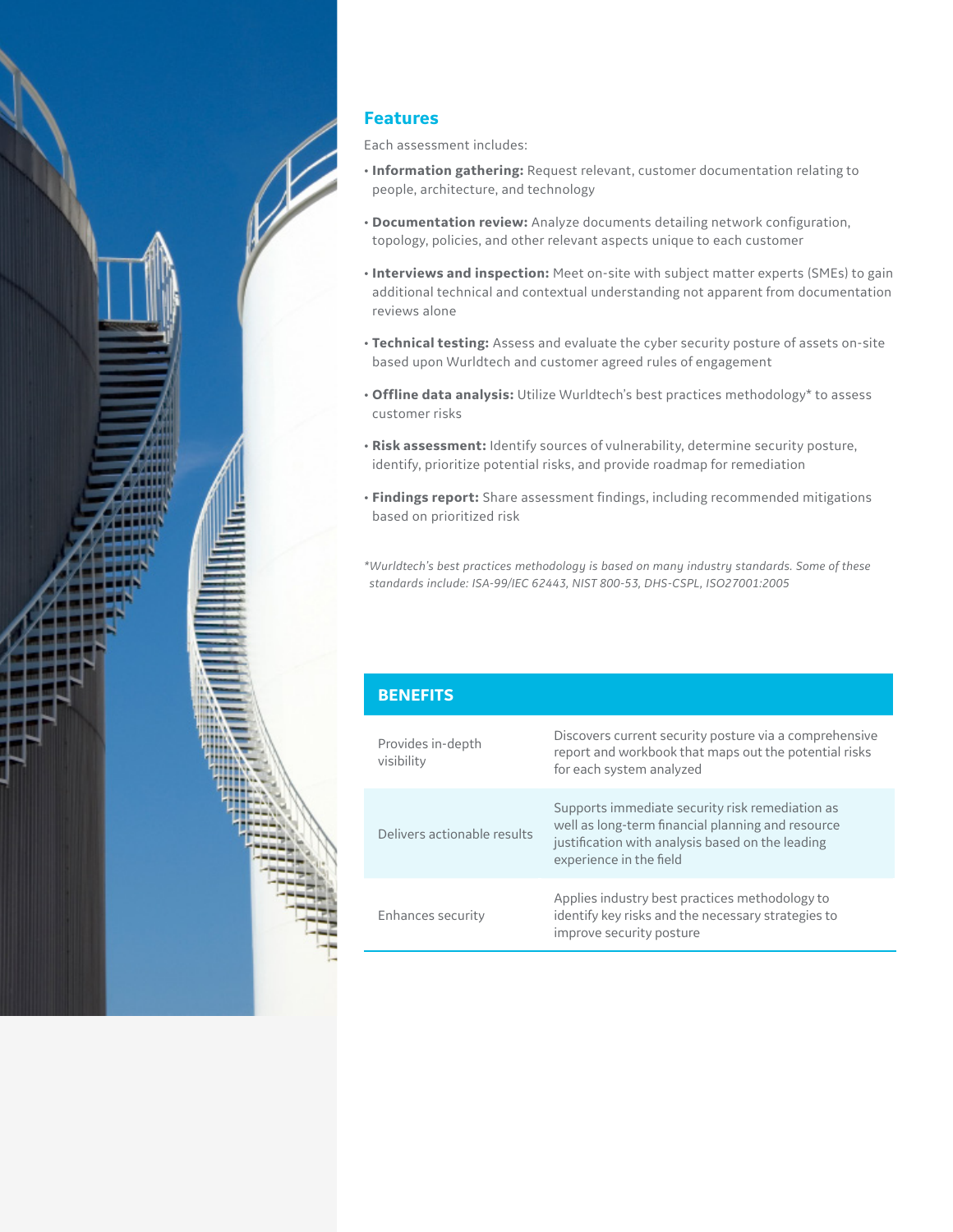

#### **DELIVERABLES**

| Actionable report        | Includes:<br>• Executive summary<br>• Assessment methodology overview<br>• Risk criteria and threat model<br>• Risk assessment<br>• Assessment observations (people, architecture, and<br>technology)<br>· Prioritized recommendations and mitigations<br>• Security roadmap                                                            |
|--------------------------|-----------------------------------------------------------------------------------------------------------------------------------------------------------------------------------------------------------------------------------------------------------------------------------------------------------------------------------------|
| Asset review<br>workbook | Includes:<br>• Security posture assessment, including all the<br>collected raw data<br>• Detailed analysis of potential cyber security risks<br>for systems, including: system policies, account and<br>password controls, installed security and software,<br>patch versions, configuration settings, network<br>information, and more |
| Results presentation     | Includes:<br>• Overview of the process and the results for<br>management<br>• High-level summary of the full report, including<br>identified weaknesses and recommended mitigations                                                                                                                                                     |

# The Wurldtech advantage

The assessments are based on international best practices, standards, and Wulrdtech's proprietary methodology. The comprehensive reports include actionable insight covering gaps in security procedures and standards compliance, as well as remediation recommendations to immediately improve security.

Wurldtech's industrial security experts have deep experience in critical infrastructure, including detailed analysis of the most extensive set of devices and systems from all major manufacturers. This includes practical, hands-on experience conducting hundreds of onsite customer security assessments. The security analysts are also key contributors and authors of international standards, including IEC 62443, and hold HUET/BOSIET, RigPass, and TWIC certifications. Wurldtech analysts can conduct assessments anytime, anywhere, including production plants, remote sites, and even oil rigs at sea.

*Wurldtech customers include five of the top six super-major energy companies, and nine of the top 10 automation vendors*

## **Summary**

Wurldtech's Site Security Assessment helps system operators of industrial control systems understand their system security weaknesses, identify and prioritize areas of improvement, and align security polices to industry best practices. Wurldtech site assessments are delivered by experienced industry experts who have completed 200+ assessments to enhance our customers'

security postures and align with industrial security best practices.